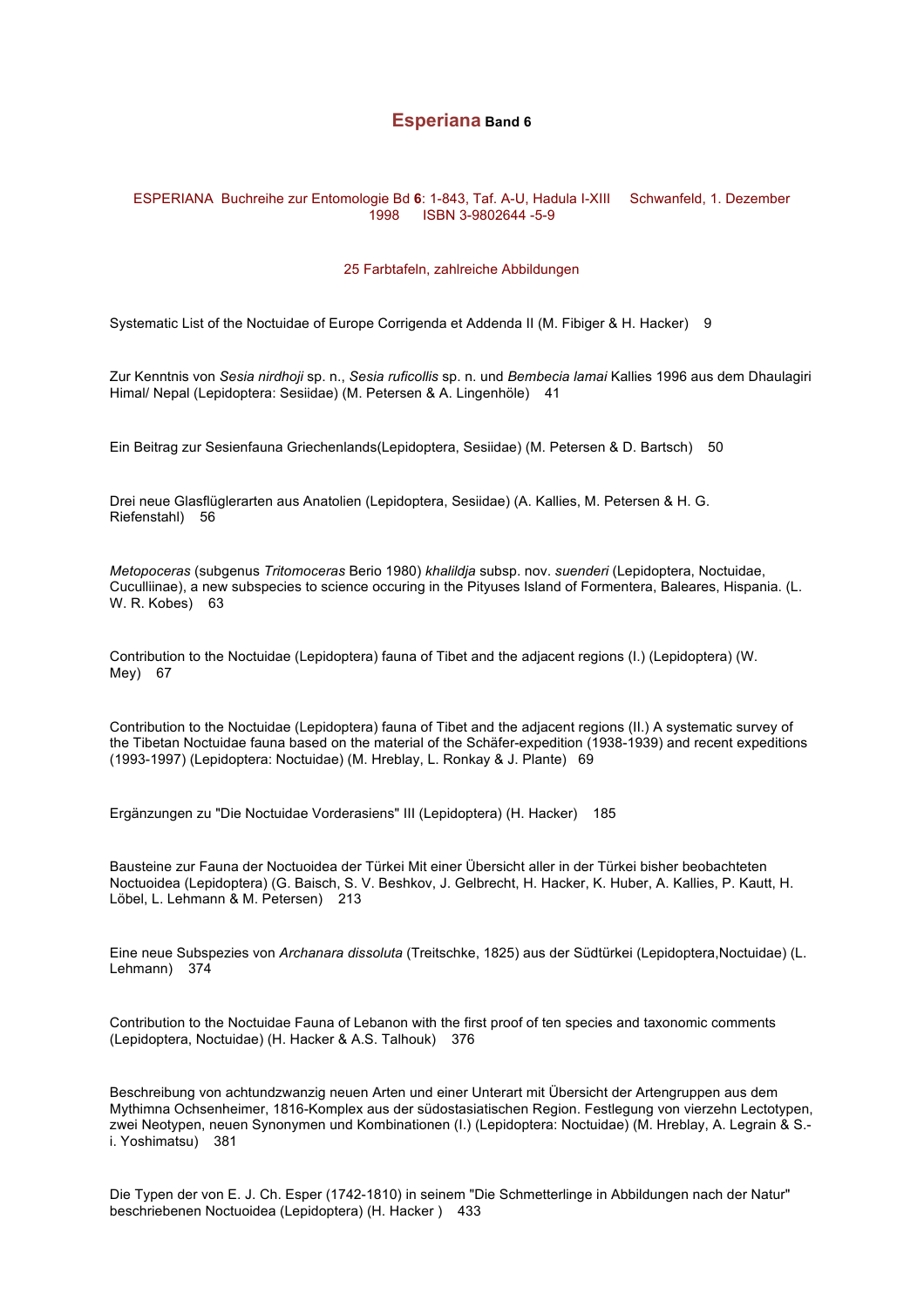New endemic taxa from Crete: *Cryphia omalosi*, sp. n. and *Chersotis larixia idai*, subsp. n. (Noctuidae, Bryophilinae, Noctuinae) (P. Svendsen & M. Fibiger) 469

Noctuoidea (Lepidoptera) aus Zentralasien (L. Lehmann, H. Hacker, A. Kallies, Z. Kljutschko & M. Petersen) 472

The genus *Nymphicula* Snellen, [1880] in the Philippines (Lepidoptera: Crambidae: Acentropinae) (W. Speidel) 533

A review of the subfamilies Pantheinae and Acronictinae from North Vietnam with description of new species of *Tambana* Moore, 1882 and *Anacronicta* Warren, 1909 (Lepidoptera, Noctuidae) (W. Speidel & V. S. Kononenko) 547

Neue oder bemerkenswerte Arten für die Schmetterlingsfauna Griechenlands (Insecta: Lepidoptera) (H. Habeler) 567

Beitrag zur Schmetterlingsfauna von Nordwest-Griechenland aus meinem Garten in Faskomilia (Insecta: Lepidoptera) (P. Schaider) 573

Revision der Gattungen *Hadula* Staudinger, 1889 (=*Discestra* Hampson, 1905; =*Aglossestra* Hampson, 1905; =*Cardiestra* Boursin, 1963), *Anartomorpha* Alphéraky, 1892, *Trichanarta* Hampson,1895, *Anarta* Ochsenheimer, 1816 und *Cardepia* Hampson, 1905 mit Beschreibung einer neuen Gattung *Hadumorpha* gen. n. (Lepidoptera, Noctuidae) (H. Hacker) 577

### **Zusammenfassungen (Auswahl)**

# **Die Typen der von E. J. CH. ESPER (1742-1810) in seinem "Die Schmetterlinge in Abbildungen nach der Natur" beschriebenen Noctuoidea (Lepidoptera)**

### Hermann Hacker

In his "Die Schmetterlinge in Abbildungen nach der Natur" E. J. Ch. ESPER (1742-1810) described species of Noctuoidea, of which ... are currently used as valid names, many are synonyms and homonyms, some taxa remain unknown. All taxa are reviewed, the types in the ESPER collection (Zoologische Staatssammlung München) and the collection of GERNING (Landesmuseum Wiesbaden) are checked to promote stability among the scientific names concerning. ...lectotypes are designated.

New senior synonyms are the names:

*Agrotis bigramma* (ESPER, [1790]) (=*Noctua crassa* HÜBNER, [1803]) syn. n. )

*Aegle semicana* (ESPER, [1798]) comb. n. (=*Pyralisvespertalis* HÜBNER, [1813] syn. n.)

*Sideridis turbida* (ESPER, [1790]) (=*Sideridis albicolon* HÜBNER, [1809-1813] syn. n. )

The species *Acontia titania* (ESPER, [1798]) was misidentified (=*Acontia urania* FRIVALDSKY, 1835 syn. n.). The valid name for the species formerly known as *titania* auctt. nec ESPER, [1798] is *Acontia melanura* (TAUSCHER, 1809) bona sp.

*Phalaena Noctua rhomboidea* ESPER, 1790 is a new synonym of *Xestia triangulum* (HUFNAGEL, 1766) (syn. n). The valid name for the species formerly known as *rhomboidea* auctt. nec ESPER, 1790 is *Xestia stigmatica* (HÜBNER, [1813]) bona sp.